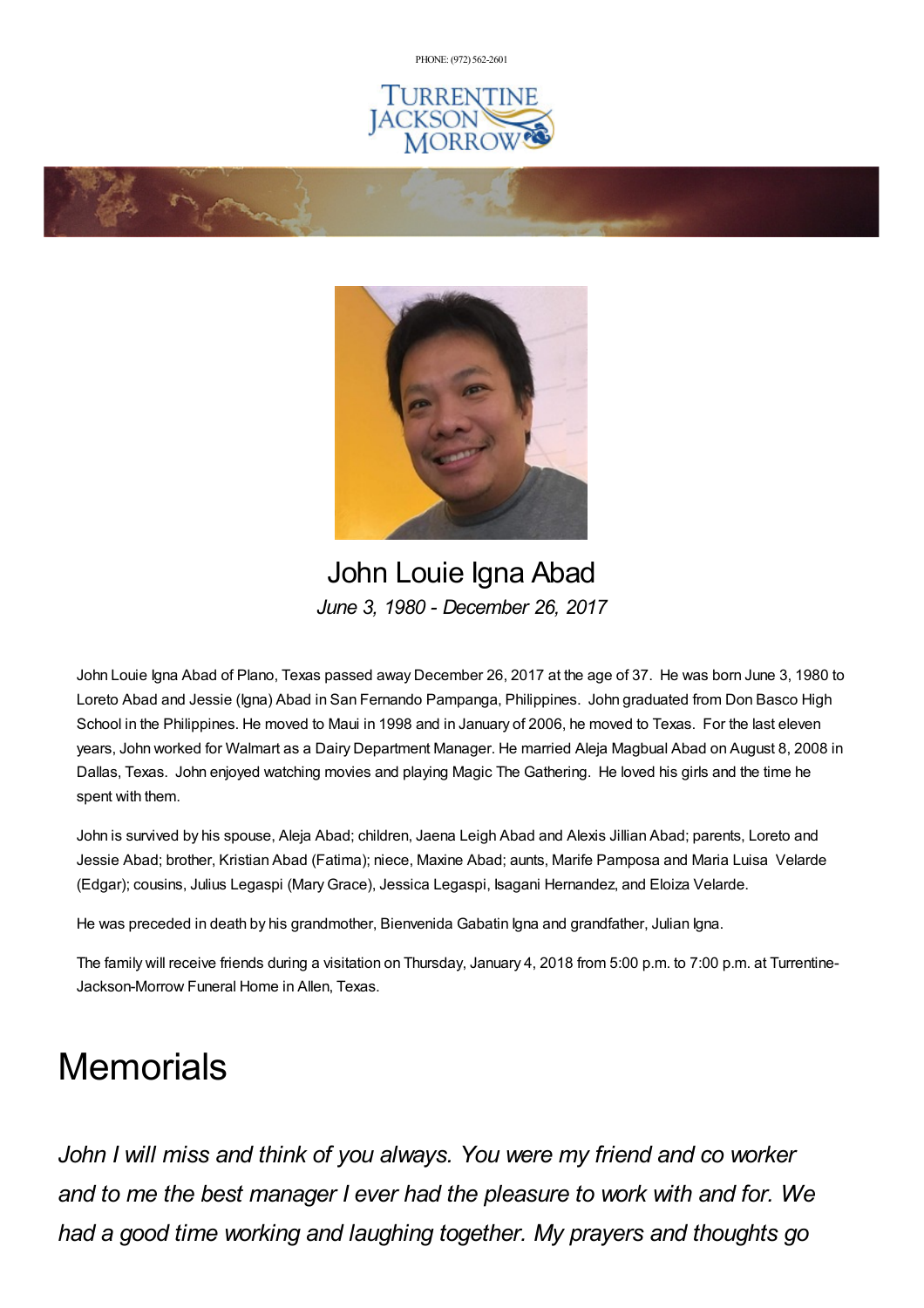*out to your family.*

**JAMES ARROWOOD, JANUARY 4, 2018**

*RIP my friend you will definitely be missed by everyone.*

#### **STEVEN WORK, JANUARY 4, 2018**

*Our thoughts and prayers are with your family during this very difficult time. May God give you peace and understanding beyond measure and wrap His loving arms around you.*

**LOUIS AND LORI RIOS, JANUARY 1, 2018**

*We love you John and will always miss you!!! We worked hard together and had so much fun. You were one of the most positive people i have ever met in my life. Til later my friend*

## **TONI CHAMBERS , DECEMBER 30, 2017**

*I am totally saddened by the loss of our John Abad. He was a awesome Wal\*Mart Department Manager and a great man , always smiling. I was blessed to be his store manager for 2 years while I lived in Texas and he put a smile on my face daily when I saw him at work. John worked hard and was a inspiration to many of us. I know speaking on behalf of all associates in Allen , Tx that there is a empty nest now. John will be missed greatly but his memories will live on in each of us for he blessed us all ... praying for his family in this most difficult time in their lives. I'm asking the Lord to hold them tightly and they will be strong.*

**LORI SHANNON , DECEMBER 30, 2017**

*John was a great man, I worked with him shortly in my life and he greatly affected my work day on a daily basis. He always knew how to lift the moods around him and never once did he have anything other than a positive attitude. I wish I could have said goodbye.*

## **NICHOLAS NOEL, DECEMBER 29, 2017**

*Seldom have I come across a kinder soul. John was a good man who would do anything for you within his means. I am proud to have been his friend and very saddened that he's gone. I pray for his wife and daughters who I know will miss him beyond words. I will miss you, John.*